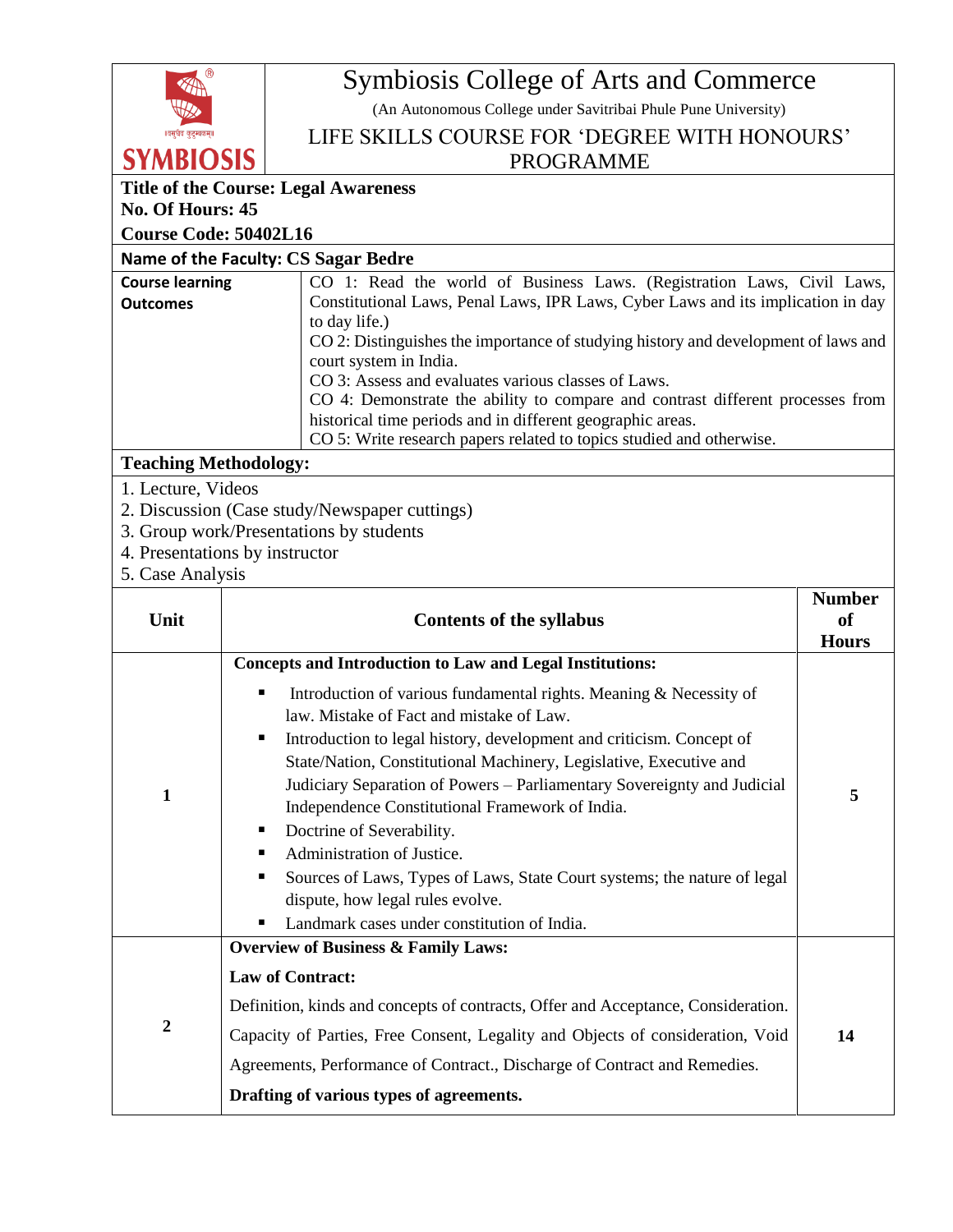|    | <b>Overview of Sales of Goods Law,</b>                                                                                                                                                                                                                                                                                                                                                                                                                                                                                                                                                                                                                             |   |
|----|--------------------------------------------------------------------------------------------------------------------------------------------------------------------------------------------------------------------------------------------------------------------------------------------------------------------------------------------------------------------------------------------------------------------------------------------------------------------------------------------------------------------------------------------------------------------------------------------------------------------------------------------------------------------|---|
|    | <b>Family Succession Laws:</b>                                                                                                                                                                                                                                                                                                                                                                                                                                                                                                                                                                                                                                     |   |
|    | Overview of Family Laws, Marriage Related Laws. Marriage Law, Separation,                                                                                                                                                                                                                                                                                                                                                                                                                                                                                                                                                                                          |   |
|    | Divorce, Maintenance, Succession,                                                                                                                                                                                                                                                                                                                                                                                                                                                                                                                                                                                                                                  |   |
|    | <b>Law Relating to Consumer Activities:</b>                                                                                                                                                                                                                                                                                                                                                                                                                                                                                                                                                                                                                        |   |
| 3. | Consumer protection Laws in India, Definitions-Consumer, Complaint,<br>Services, Defect and Deficiency, Complainant, Rights and Reliefs<br>available to consumer.<br>Procedure to file complaint.<br>Consumer Disputes Resolution Agencies, Cyber Consumers Covered<br>Under the Consumer Protection Act, Cyber Consumers in India.<br>Landmark cases under consumer protection laws.                                                                                                                                                                                                                                                                              |   |
| 4  | <b>Law of Environment and Torts</b><br>Environment Laws in India,<br>Overview of Laws relating to Air, Water pollution and Environment<br>Protection Act, Defining tort law, economics of tort liability;<br>Economics of accidents, fault, victim; fault and strict liability.                                                                                                                                                                                                                                                                                                                                                                                    | 6 |
| 5  | <b>Criminal Laws</b><br>Overview of Indian Penal Code, Overview of Evidence Laws,<br>Filling of FIR, Filling of Missing reports, Criminal Court Jurisdiction,<br>Motor Vehicles Laws & Punishments, Arrest, grounds of arrest, kinds of<br>п<br>offences (bailable and non-bailable), arrest warrant,<br>powers of police, rights of arrested persons including the right to bail, the<br>immediate procedure to be adopted in case of violation of rights available<br>etc. may be discussed with the help of case law in a more practical manner.<br>Offences of dowry, rape, molestation, child rape and child abuse along<br>٠<br>with recently decided cases. | 8 |
| 6  | <b>Intellectual Property Laws &amp; Cyber Laws:</b><br>Meaning Patents, Copyrights and Trademarks, infringement and passing<br>٠<br>off under trademark,                                                                                                                                                                                                                                                                                                                                                                                                                                                                                                           | 5 |